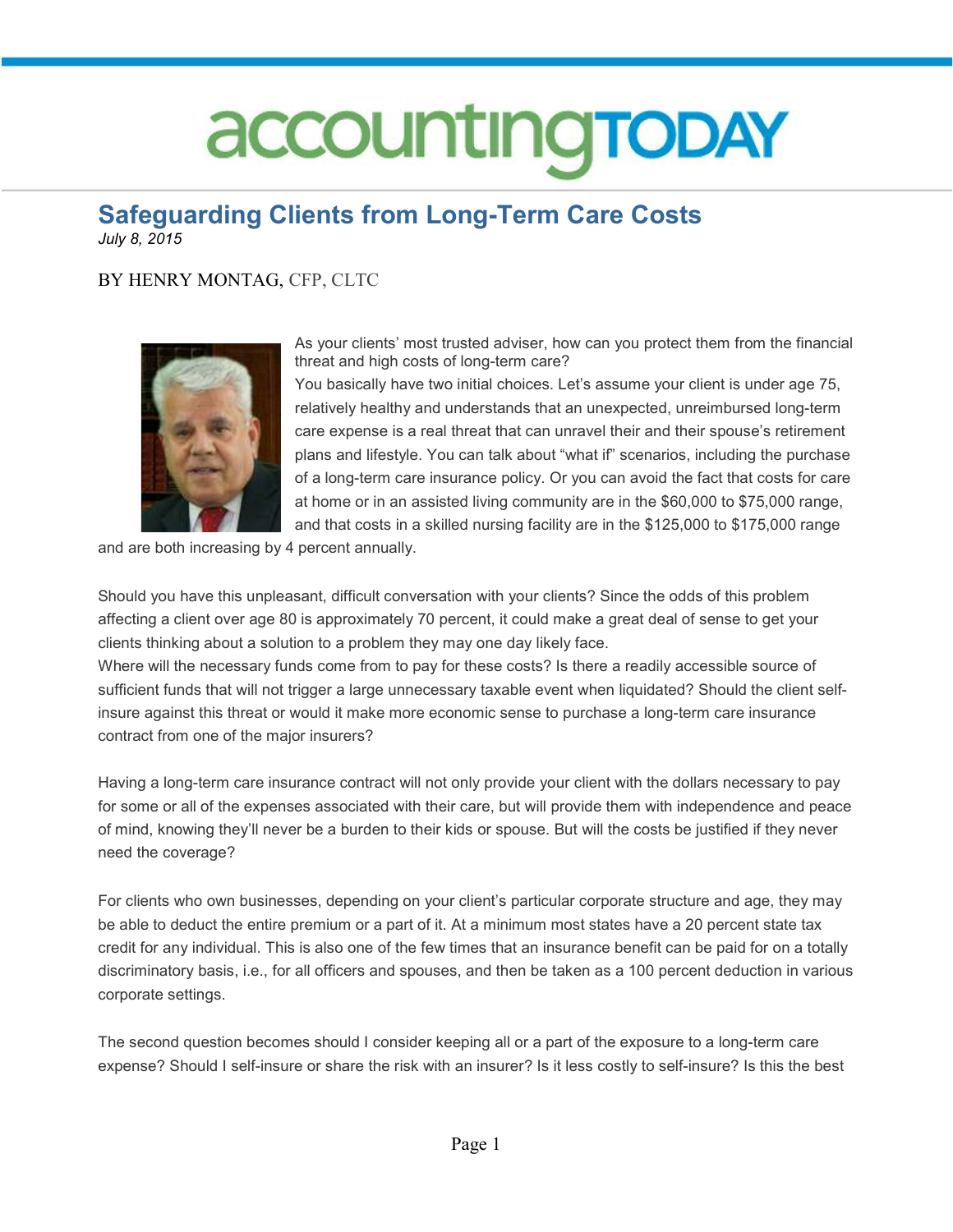# accounting TODAY

use of my assets? What type of an investment of my asset is this? Keep in mind, the premiums paid for this coverage isn't an investment at all, Instead it's a cost of protecting assets against a likely loss.

A long-term insurance contract can be purchased to provide a set dollar amount of \$100 to \$500 on a daily basis. The coverage can pay a benefit for a minimum of two years, up to a maximum of six years, after a 90 to 100-day waiting period. Most contracts are of a comprehensive nature, meaning they will pay for care in an insured's home, an assisted living facility, or in a skilled nursing facility. They will pay for all three levels of care, custodial care, as well as skilled care and anything in between.

The primary reason why many individuals are reluctant to purchase such a contract is because they're concerned about the waste of annual premium dollars if they pay a premium and then never need to collect the benefits. Many others are under the impression that they'll be better off if they merely self-insure.

In an effort to encourage private individuals to purchase a long-term care contract, and overcome the preceding two concerns, the insurance industry, in conjunction with the federal government, recently enacted legislation effective Jan, 2011, as part of the 2006 Pension Protection Act. This act allows an individual to access up to \$120,000 in 2015, annually adjusted for inflation, on a tax-free basis from the death benefit of a life insurance contract, if it's used to pay for a qualifying long-term care expense.

If your clients are healthy enough to purchase a long-term care insurance contract, they now have three choices:

1. They can purchase a stand-alone traditional long-term care contract ideally suited for the younger client aged 45 to 60.

2. They can choose one of the newer hybrid/combo policies combining a life insurance contract with a longterm care rider or a chronic care rider.

Although each option allows for a tax-free distribution of death benefits for a qualified long term care expense, there are significant differences between the two options. The long-term care rider has an upfront charge, but no additional cost when the benefit is used. In contrast, the chronic care rider has no upfront charge, but an interest charge is imposed if and when the benefit is actually used. Clients should not inadvertently confuse these two cost structures, as that would be like comparing apples and oranges. They're ideally suited for clients aged 60+ who have an existing need for permanent insurance and secondarily a desire to have access to a tax-free withdrawal to pay for long-term care expenses if needed.

3. Also available as of Jan, 1 2011 is the ability to avoid tax on the gains of an annuity contract if it is used to purchase a long-term care contract.